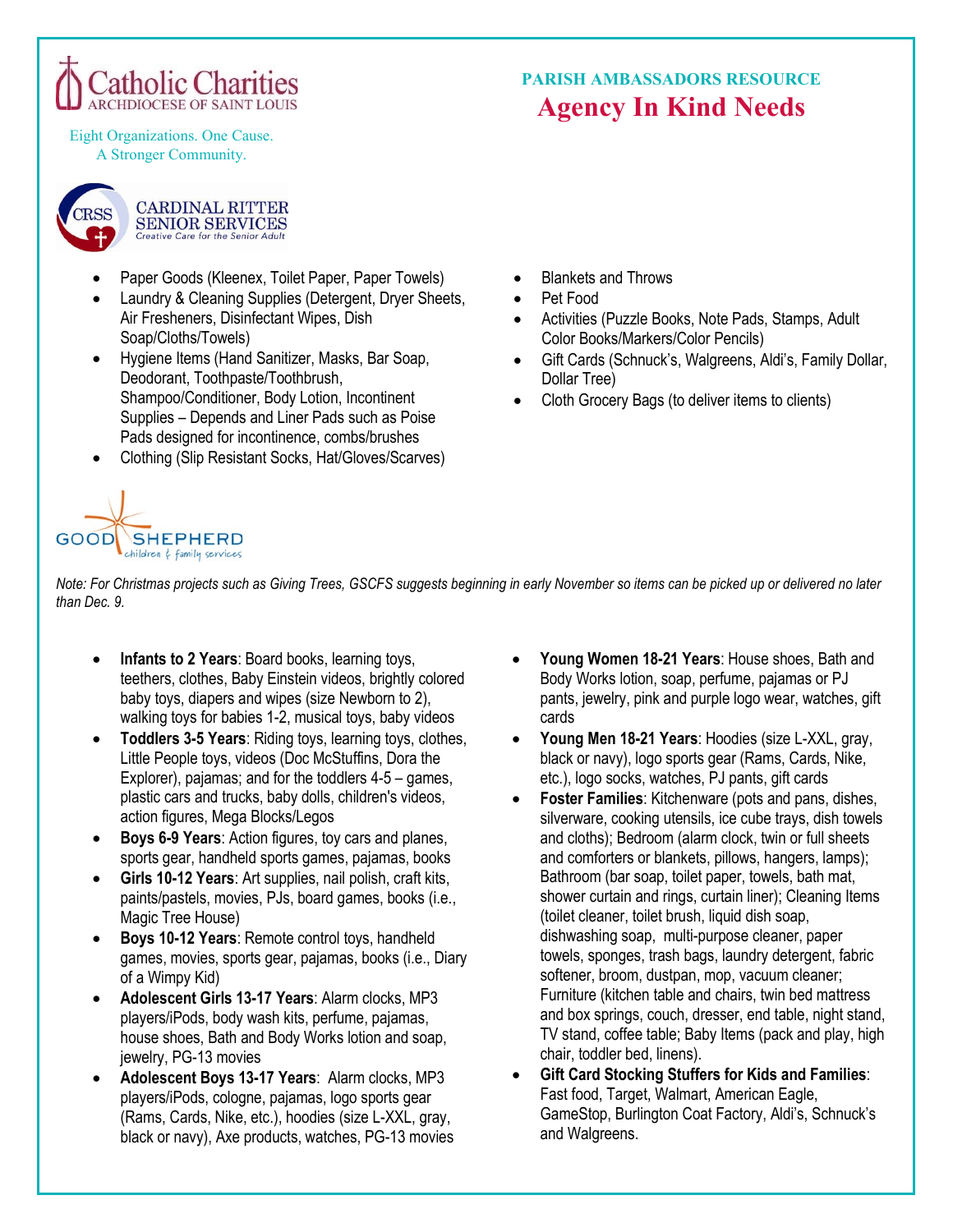

IVIÑG CHILDREN ROOTS<br>TO HEAL AND GROW**S See full wish list at <u>https://marygrovechildren.org/get-involved/donate-now/wish-list/</u>** 

- Clothing, pajamas and shoes (children and young adults)
- Swimwear (all sizes)
- Belts (all sizes)
- Socks and underwear (all sizes)
- Flip flops (all sizes)
- Winter apparel (hat, coats and gloves) in all sizes
- Toiletries and personal care items
- Nail polish, Bath & Body products
- Infant care products
- Diapers (all sizes) and wipes
- XL, Full, & Twin-size bedding sheets and comforters
- Large bath towels
- Large totes/tubs
- Household cleaning products (dish soap, bleach, laundry detergent, etc.)

# **QUEEN OF PEACE CENTER Family-Centered Treatment with<br>Hope, Dignity and Respect**

- New shoes for women (size 8-11)
- For St. Philippine Home= New Maternity shirts and pants
- New Sport bras (size 34-38)
- New T-shirts for women (size S-L)
- New capris and pants for women (sizes S-L)
- New Underwear for women (sizes S-L)
- New Underwear for children
- New Socks for women and children
- Pots and pans
- Small kitchen appliances
- Books (all ages)
- Journals
- Board games (all ages)
- Art Supplies (bracelet/necklace kits, adult coloring books)
- Xbox 360, Wii and PS3&4 games
- MP3 players
- Rated G & PG movies
- **Headphones**
- Sports equipment
- Bikes (adult-sized)
- Sensory tools (Fidget spinners, silly putty, stress balls)
- Gift cards to Target, Amazon, Walmart, GameStop, Shopping Malls, VISA, etc.

- For St. Philippine Home: Infant Clothing
- For St. Philippine Home: Newborn disposable diapers
- For St. Philippine Home: 6 Baby Monitors
- For St. Philippine Home: 6 Rocking Chairs
- Adult coloring books
- Colored Pencils
- For St. Philippine Home: Pots, Pans, Spoons, Forks, Food Storage Containers
- Hygiene Products: Shampoo, Conditioner, Soap, Lotion, Deodorant, Toothbrushes, Toothpaste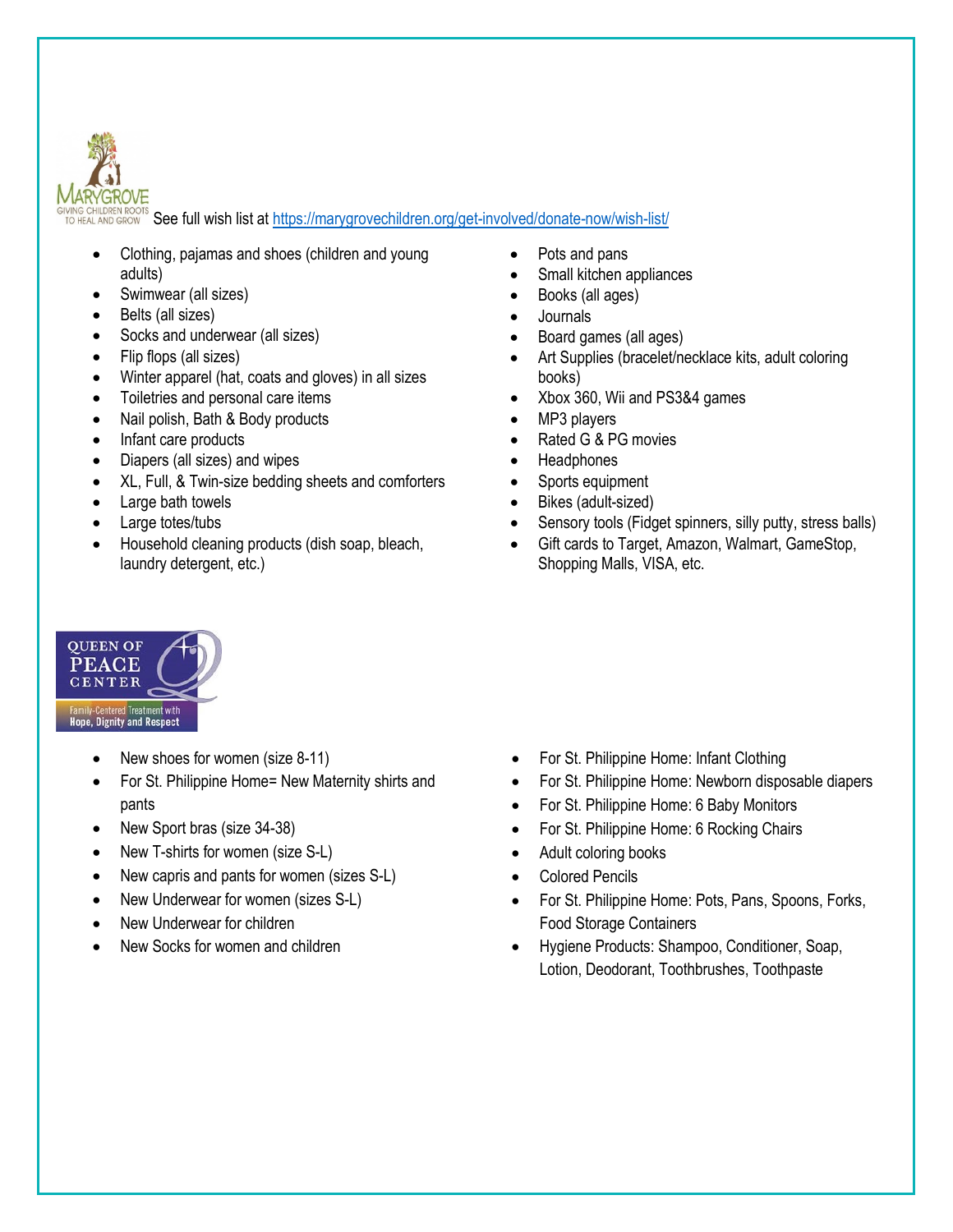

- Art supplies
- Office chairs and end tables
- Children's books and puzzles for waiting rooms
- Amazon or Visa gift cards to purchase therapeutic children's books and sensory tangle toys



- Broom/dustpan sets
- Pillows
- **Towels**
- Alarm clock/radios
- Toilet paper
- Paper towels
- Lysol wipes and disinfecting spray
- Baby bottles
- 2T-3T outfits for boys and girls
- **Blankets**
- Gift cards for Walmart, Target, Schnuck's, Walgreens, or gas stations
- Hand lotion
- Women's and children's slippers

Due to our confidential location, please call us at (314) 533-1313 to schedule a donation pick-up.



- Art Supplies (for youth program and art therapy)
- Batteries: 9-volt, AA, AAA
- **Bus Ticket Booklets**
- Cabinets (tall, 2-door, lockable cabinets w/ shelves, in new or good condition for art program)
- Cleaning Supplies: Chemical cleaning agents for floors, multi-surface, bathrooms, windows, etc. Brooms, mops, buckets, sponges, paper towels
- EKG Machine (for Vietnamese Health Clinic)
- Foods: Canned and other non-perishable foods; Bulk cases of bottled water; Bulk individual-portion snack packs for youth program
- Gift Cards: Gas, Grocery, Target, Walmart, Walgreens, International Phone cards
- Hygiene Products: Bar soap and liquid soap; Deodorant; Shaving cream; Sanitary Pads/Tampons; Shampoo; Toothpaste; Wet Wipes
- IPads (for youth tutoring program software)
- **Laundry Detergent**
- Light Bulbs
- Office Supplies: Printer paper, pens, #10 envelopes, legal pads, stamps
- Puzzles, Children's Board Games
- School Supplies
- **Sheets**
- Socks (new men, women, and youth)
- Sunscreen
- Toilet Paper
- Trash Bags: 7-16 gallon bags; 20-30 gallon bags
- TV (we're looking for a new or good condition 50"+ flat screen for youth program movie nights)
- Winter Gloves (new men, women, and youth)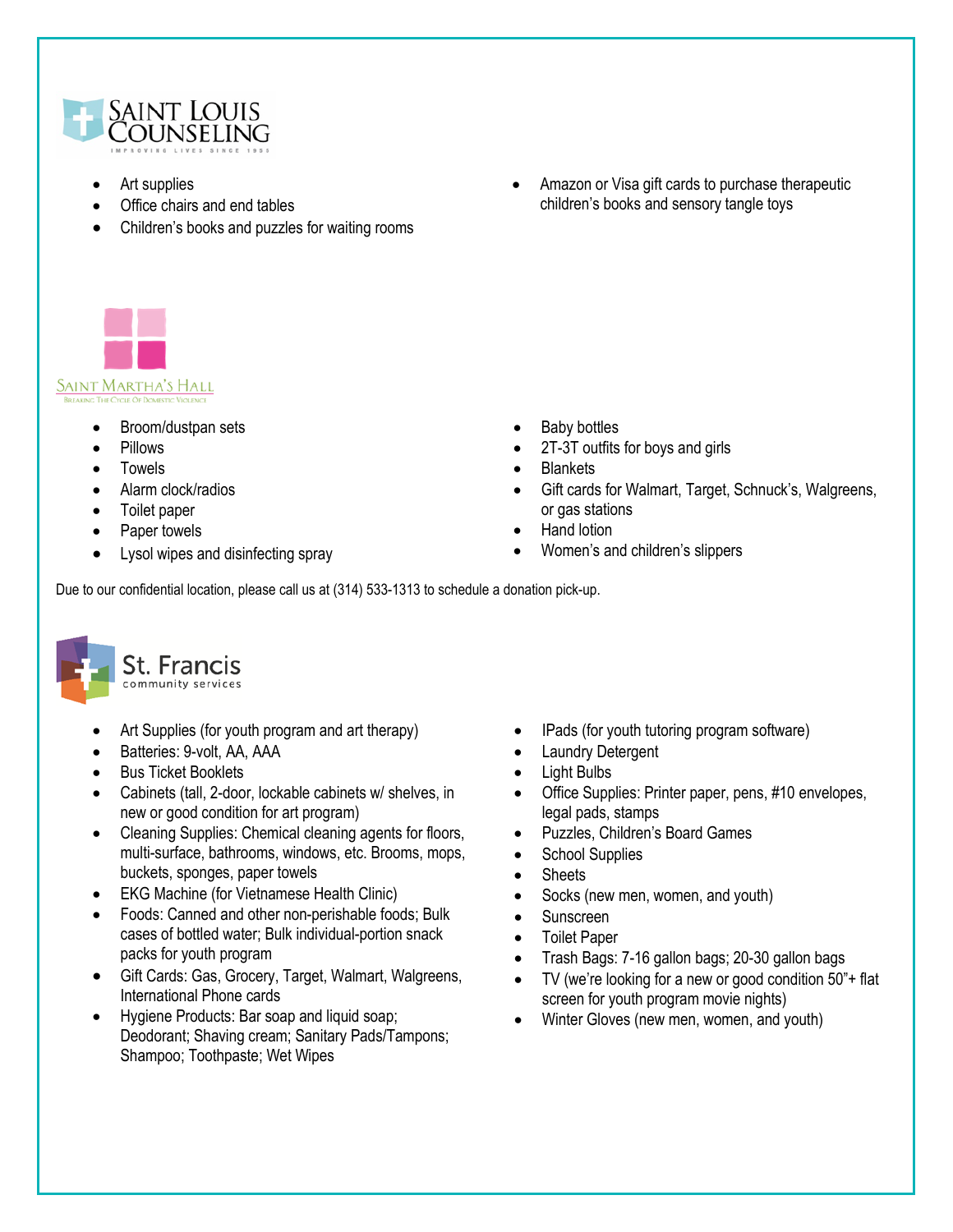

#### **CHILDREN'S ITEMS**

- Activity play mats & play gyms
- Diapers, underwear & pull-ups
- Socks & T-shirts
- **Strollers**

# **CLOTHING (NEW)**

- Baseball caps
- Black socks (men's) Gloves, hats, scarves
- Plain white t-shirts (1x, 2x, 3x)

# **CLOTHING (GENTLY USED)**

- Men's clothing, including t-shirts and shorts
- Women's clothing, including t-shirts and shorts

#### **EMPLOYMENT READINESS ITEMS**

- Alarm clocks
- Folders, notebooks & portfolios

# **FOOD & WATER**

- Bottled water by the case
- Canned food (soups, meats)

# **HYGIENE & PERSONAL CARE ITEMS**

- Deodorant
- Feminine hygiene products
- Lotion
- Men's razors

#### **HOUSEHOLD ITEMS**

- Can openers
- Everyday flatware/silverware (inexpensive sets)
- Household cleaning products
- Laundry detergent
- Bottles & teething rings
- Coloring books, crayons, sidewalk chalk
- Games, puzzles, books
- Shower shoes, house shoes & slippers
- Underwear (men's & women's)
- White socks (men's & women's)
- Children's clothing, including summer items
- Professional attire for Suited for Success program
- Mini calendars & planners
- Pens, Sunglasses, Umbrellas, Watches
- Refillable drinking water bottles
- Reading glasses
- Sunscreen
- Talcum powder
- Toothpaste & toothbrushes
- Mops, brooms & dustpans
- Pillows & blankets
- Sheets or "bed-in-a-bag" sets
- Small appliances: toasters, etc.
- Knives, cutting boards, cooking utensils, etc.